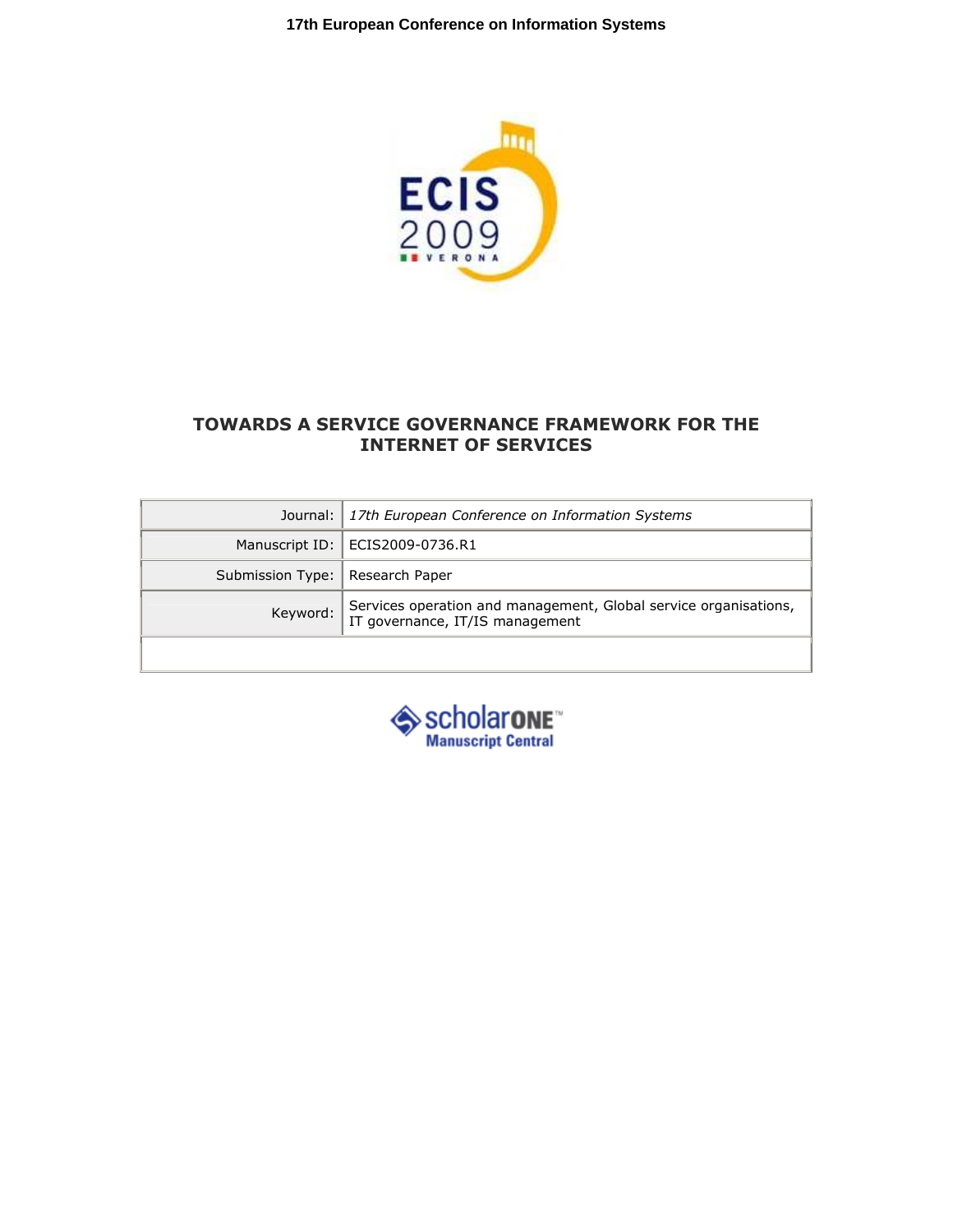Christian Janiesch, Michael Niemann, Nicolas Repp: *Towards a Service Governance Framework for the Internet of Services.* In: Proceedings of the 17th European Conference on Information Systems, ECIS 2009, June 2009.

# TOWARDS A SERVICE GOVERNANCE FRAMEWORK FOR THE INTERNET OF SERVICES

Janiesch, Christian, SAP Research CEC Brisbane, SAP Australia Pty Ltd, Building A4, Level 7, 52 Merivale Street, South Brisbane QLD 4101, Australia, [c.janiesch@sap.com](mailto:c.janiesch@sap.com)

Niemann, Michael, KOM – Multimedia Communications Lab, Technische Universität Darmstadt, Merckstr. 25, 64283 Darmstadt, Germany, [niemann@kom.tu-darmstadt.de](mailto:niemann@kom.tu-darmstadt.de)

Repp, Nicolas, KOM – Multimedia Communications Lab, Technische Universität Darmstadt, Merckstr. 25, 64283 Darmstadt, Germany, [repp@kom.tu-darmstadt.de](mailto:repp@kom.tu-darmstadt.de)

### Abstract

*The paradigm of the Internet of Services envisions trade on a global service-enabled internet. Companies, which participate in this new world of services, face the challenges of changing market conditions, new competitive threats, and new legal regulations. Service-oriented Architectures (SOA) provide a promising way to address some of these challenges at the level of the company's IT infrastructure. In order to guideline an enterprise's organization and IT and ensure smooth operations, governance frameworks have been established. More specifically, IT Governance and recently SOA Governance have been introduced. The basic structure of IT Governance frameworks is applicable to an SOA. However, they lack functionality or applicability concerning SOA-specific challenges. Current approaches, which focus on mere SOA Governance, lack framework scope and are mostly driven by individual companies. This issue aggravates taking into account the shift to an Internet of Services. We identify key issues and provide initial insights on building blocks for a Service Governance Framework which enables operations for companies in a moderated service network. We discuss service life cycle phases, stakeholder roles, and management processes taking into consideration existing frameworks such as ITIL and CObIT as well as industry-specific approaches from companies such as SAP, Oracle, and HP.*

*Keywords: Service Oriented Architecture, Framework, Service Governance, Governance Management Processes, Governance Roles, Internet of Services.*

The documents distributed by this server have been provided by the contributing authors as a means to ensure timely dissemination of scholarly and technical work on a non-commercial basis. Copyright and all rights therein are maintained by the authors or by other copyright holders, not withstanding that they have offered their works here electronically. It is understood that all persons copying this information will adhere to the terms and constraints invoked by each author's copyright. These works may not be reposted without the explicit permission of the copyright holder.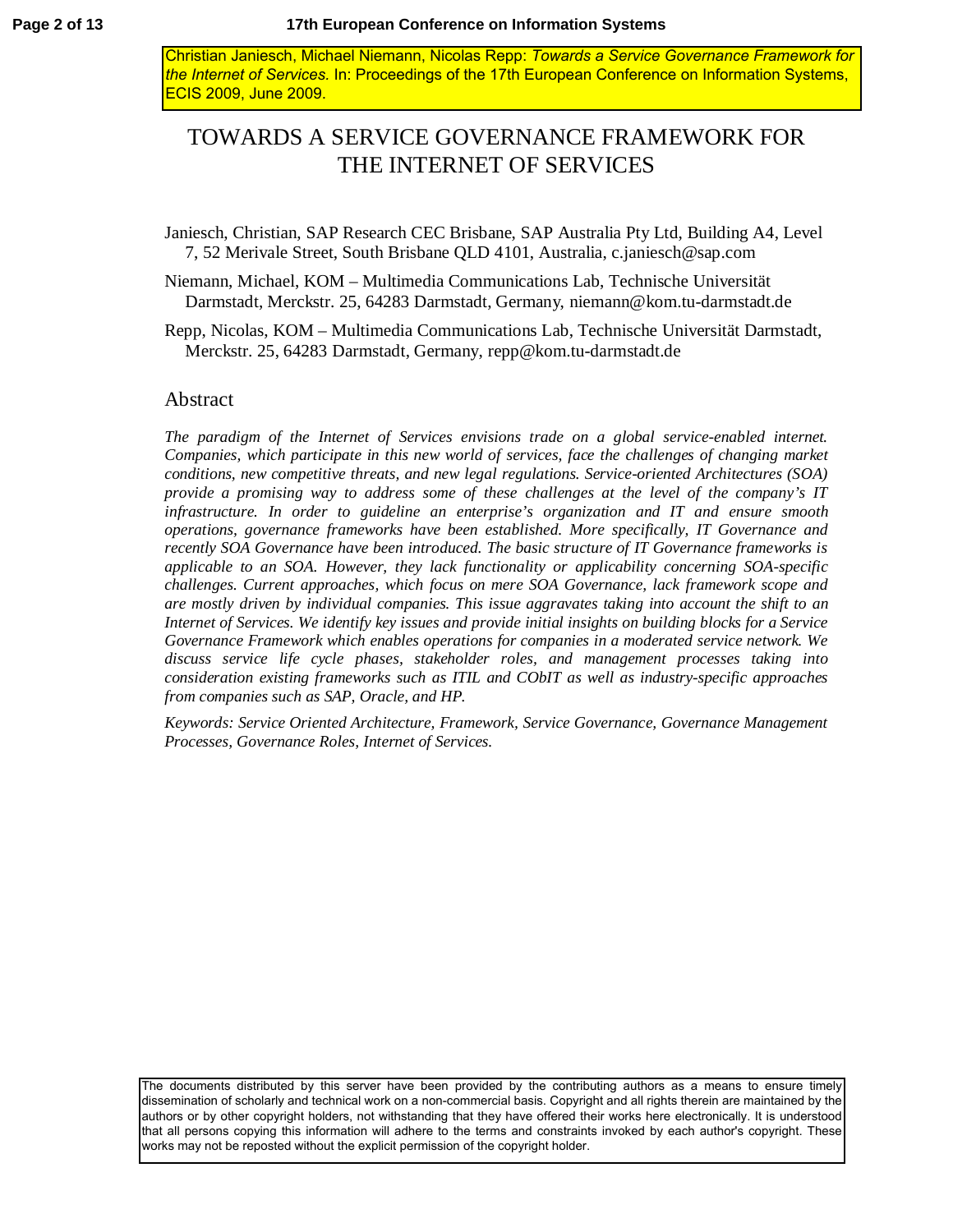### **1 INTRODUCTION**

The Internet of Services is thought to enable agile enterprises to reach out to a global market and focus on core competencies but also create global competition. It is extending today's internet to become service-enabled, i.e. facilitating the trade as well as execution of services. For businesses it is supposed to be the underlying global infrastructure which allows forming flexible and agile service networks to provide value-added services (Heuser, 2007). It is "a multitude of connected IT services, which are offered, bought, sold, used, repurposed, and composed by a worldwide network of service providers, consumers, aggregators, and brokers resulting in a new way of offering, using, and organizing IT supported functionality" (Villasante, 2009). Trends like this make companies face constantly changing market conditions, new competitive threats, and new legal regulations which have an impact on their IT (Barros & Dumas, 2006). The Service-oriented Architecture (SOA) paradigm provides a promising way to address these challenges at the level of the company's IT infrastructure.

Diligent governance has been recognized in recent years as a major requirement for successful adaptation and operation IT, especially for large systems. Governance in general, be it political governance, Corporate or IT Governance, provides guidance for the definition of expectations and responsibilities as well as directions to assess the performance of organizations or projects. Governance elaborates guidelines and rules that need to be adopted and realized by the affected management processes and stakeholders. Service Governance must provide means to effectively exploit the capabilities of SOA in an Internet of Services.

For IT Governance, a number of existing frameworks provide structures, action scope, guidelines, and best practices. However, while the basic structure of IT Governance frameworks exceeds the needs of an SOA, they lack applicability concerning SOA-specific challenges, e.g. cross-company service deployment and third party service management. Current approaches, which centre on mere SOA Governance, lack framework scope and are mostly driven by individual companies. Hence, in order to meet governance requirements, existing frameworks need to be extended and/ or refocused.

We analyze existing approaches with respect to their applicability to SOA scenarios and the Internet of Services in particular. In a first step, we blend both, CObIT and ITIL, to get a basic set of governance processes, tasks, as well as a related set of key performance indicators and controls based on mature frameworks. Then, we discuss the major elements of a Service Governance approach. We provide the theoretical fundaments and initial keystones of a Service Governance Framework covering the service life cycle, involved roles, and management processes.

This research belongs to the design science paradigm (Hevner et al., 2004, March & Smith, 1995). It strives for developing a practically relevant artifact in form of a method framework for Service Governance in the Internet of Services. According to March and Smith (1995) and Hevner et al. (2004), (IT) artifacts are of four types: constructs, models, methods, and instantiations. Constructs are the vocabulary of a domain, a specialized language, and shared knowledge of a discipline or subdiscipline. Models are a set of propositions or statements expressing relationships among constructs. Methods are goal directed plans for manipulating constructs so that the solution statement model is realized. Instantiations (also implementations) operationalize constructs, models, and methods resulting in specific products.

The paper is organized as follows: In the subsequent section we elaborate on the fundamentals of an SOA as well as IT and SOA Governance. In Section 3, we outline necessary requirements for Service Governance by reviewing industry practice and provide building blocks for a Service Governance Framework. They include a frame for the service life cycle phase, stakeholder roles, and a management process cycle. The paper closes with a summarizing analysis of Service Governance for an Internet of Services realized through service marketplaces.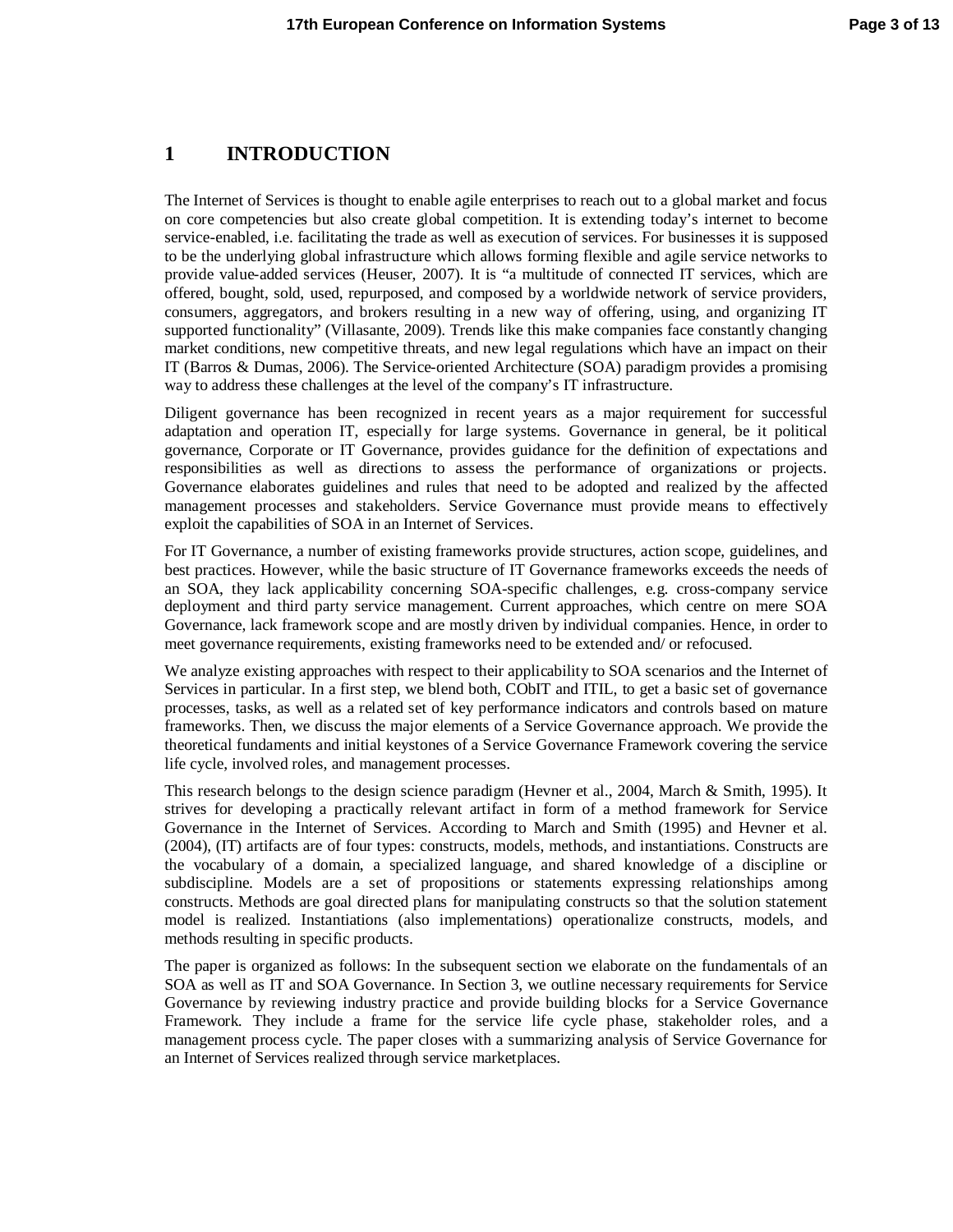# **2 RELATED WORK**

#### **2.1 Service and Service-Oriented Architecture (SOA)**

The SOA paradigm is a holistic approach towards the execution of business processes consisting of services within or across enterprise architectures. Structured adaptation is crucial to the success of a company's SOA. As an architectural paradigm, SOA defines a number of mechanisms, principles, and conditions: All functions (e.g. business functions) are defined as services.

Services can be regarded as "not storable and intangible goods which are constructed in cooperation with an external factor (usually the service consumer). Construction and consumption traditionally occur at the same time (uno-actu principle). Electronic services differ insofar as they are storable in a sense and their consumption, i.e. execution, does not necessarily involve concurrence" (Janiesch et al., 2008a). Services are designed to support reusability in different scenarios. In order to reuse, only a new parameterization is necessary without any change in its implementation. Service functionalities can be automatically discovered via service brokers or registries. They are centrally registered at a database which provides information about the services upon request. Services are self-describing. While interacting, services are loosely coupled. This means a mutual association via messages; dependencies are minimized to mere awareness. It facilitates a number of operations, e.g. their replacement by other services during runtime. Service operations always involve several parties. Services therefore adhere to a communications contract, a Service Level Agreement (SLA), defined by one or more service descriptions and related documents in order to regulate and control service execution. Services are autonomous concerning their logic. They are independent of other services, e.g. software modules, as well as resources such as databases. The realization of services follows the information hiding principle. Services are stateless. They minimize stored information regarding activities, i.e. state or context information concerning either execution or communication with other services is not saved. Services are completely independent of any platform, programming language or operating system. Their technical realization is transparent for service requestors and brokers. Services can be accessed by an invokable interface without any knowledge of its location. An important characteristic of services is their combinability. Services are designed to be assembled to form composite services, each consisting of several single or further composite services (Erl, 2005, Huhns & Singh, 2005).

Accordingly, an SOA is "an application architecture within which all functions are defined as independent services with well-defined invokable interfaces which can be called in defined sequences to form business processes" (Channabasavaiah et al., 2003).

In order to support and facilitate coordination and cooperation between service providers and service consumers, service brokers are established. These are registries known to all eligible providers and consumers. Providers register services by providing meta information such as name, functionalities, interfaces, etc. Consumers query a broker for a service needed – and if a service is found, the consumer and provider exchange interface specifications. If both sides agree to cooperate, a cooperation is established and concluded by an SLA (Huhns & Singh, 2005). Instead of merely being a broker, the platform host can evolve into a moderator who also supervises the delivery of services. In order to realize this vision and achieve this goal, a diligent governance concept is needed from the very beginning, to support the realization of these benefits.

### **2.2 IT and SOA Governance**

The SOA paradigm offers advantages compared to common enterprise architectures such as an increased response rate to changing conditions or interoperability. However, these advantages entail new challenges such as the need for permanent monitoring and control of services – service guidance is required. By following specific guidelines in a top-down approach, an SOA is adopted, operated,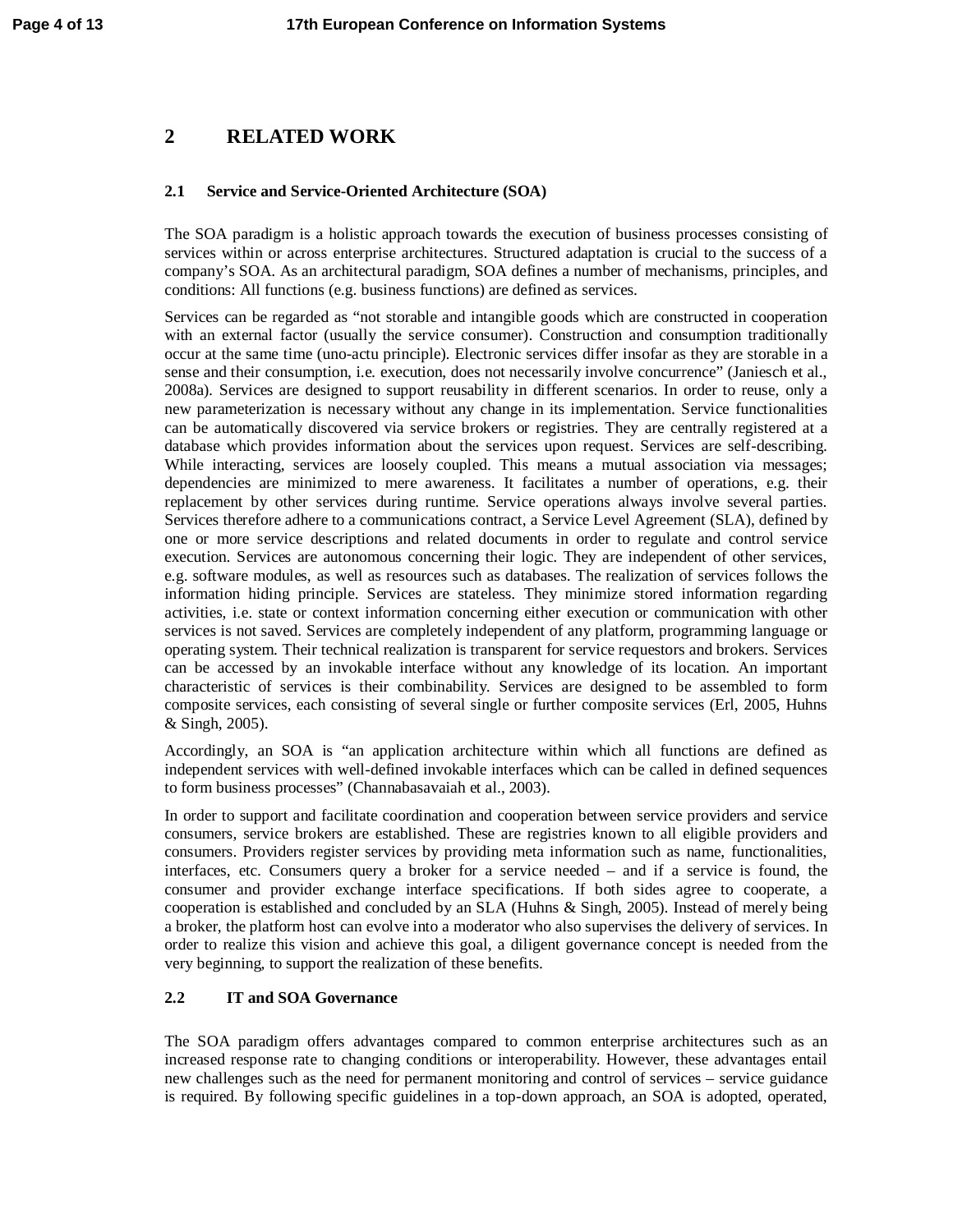and continuously monitored and checked for adherence to regulations. Governance also ensures compliance, i.e. compliance to intra-company, normative or legal standards (e.g. the Sarbanes Oxley Act, Basel II etc.).

For IT Governance, numerous frameworks have been specified, e.g. CObIT, ITIL, ValIT, ISO 20000, ISO 17799, etc. Basically, each of them focuses on a different aspect of a company's IT. While the IT Infrastructure Library (ITIL), e.g. mainly deals with management and support process definitions (Office of Governance Commerce, 2007), the ISO 17799 standard primarily targets security management (International Organization for Standardization, 2006). When these approaches are compared, we see that they do not exclude but rather complement each other. In comparison, CObIT is a high level governance and control framework, more tightly aligned with the business objectives of the organization than with operational issues (IT Governance Institute, 2007). As a matter of fact, all other frameworks class into CObIT. It has, so far, become a de facto standard for IT control globally, and its implementation increasingly gains interest.

Concerning SOA Governance, many software companies introduced their own definitions in whitepapers, often on behalf of own market interests (cf. Section 3.1). This resulted in the definition of a number of different approaches. Similarly, a number of definitions for SOA Governance can be found: "SOA Governance is a management structure including creational and administrative elements" (Fabini, 2007) or "SOA Governance is a set of solutions, policies and practices which enable companies to implement and manage an enterprise SOA" (Brauer & Kline, 2005).

It is difficult to give a common definition for SOA Governance as a number of different descriptions and understandings exist. The main objective is to define and introduce company-wide policies for the adoption and operation of an SOA as well as introduce mechanisms controlling their enforcement (Fabini, 2007, Windley, 2006). According to several authors, the basic difference between SOA and common/ former enterprise architectures is the service life cycle (Bea Systems, 2006, Brauer & Kline, 2005, Software AG, 2005). There is a paradigm shift concerning software development (Johannsen  $\&$ Goeken, 2007). Hence, a central issue of Service Governance is considered to be the *service life cycle governance*.

In most cases, an SOA requires the restructuring or adaptation of the company's organizational structure. A *SOA Center of Excellence* as well as accompanying boards, consisting of management members and members from the different departments is recommended (Bieberstein et al., 2005b). In case of big companies, one central governance structure seems problematic – decentralized and coordinating as well as hierarchically structured governance positions are combined (Fabini, 2007). The deployment of an *SOA Maturity Model* is also recommended (Afshar, 2007, Johannsen & Goeken, 2007, Progress Software Corporation, 2006), measuring the maturation of a company's SOA. Results of such an assessment provide information concerning the progress and success of the realization of SOA. This way they have impact on the governance policies – a control cycle is created.

Most of the authors agree that SOA Governance is a fundamental requirement for a trouble-free adaptation as well as for successful operation. Regulations and control are the central elements which are to be effectively implemented. In parts, SOA makes the same demands on governance as common systems, but to some extent it exceeds the regulative support IT governance can provide. Regarding value contribution or IT-business alignment, existing IT Governance frameworks (e.g. CObIT) provide sufficient support. However, if confronted, e.g. with cross-organizational aspects, the scope of IT Governance frameworks is exceeded. SOA Governance needs to provide the abilities to guarantee sufficient SOA adaptability and integrity as well as to check services concerning capability, security aspects, and strategic business alignment.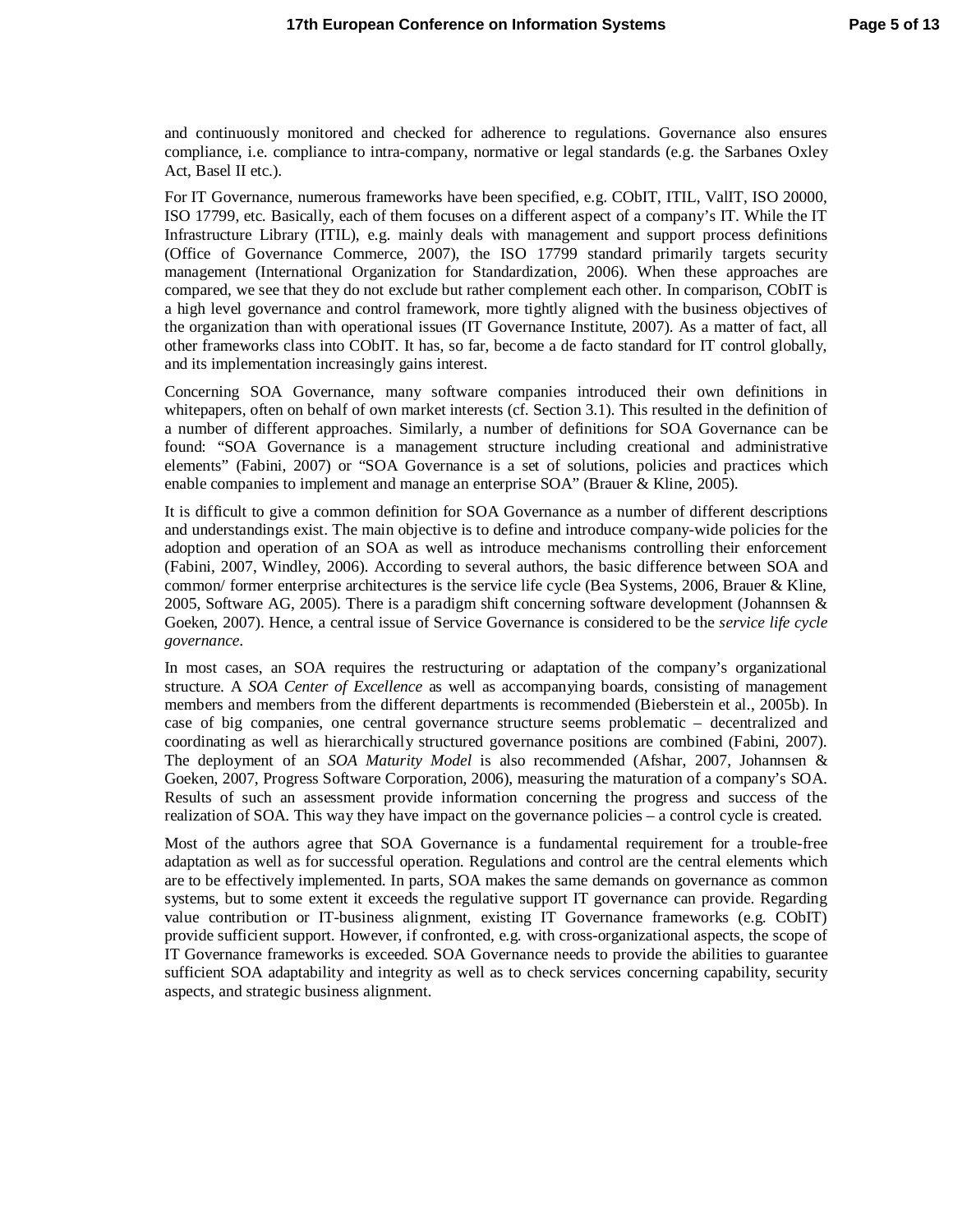# **3 CURRENT ISSUES AND PROPOSALS FOR SERVICE GOVERNANCE**

#### **3.1 Existing SOA Governance Approaches in Industry**

An inherent characteristic of SOA is that services are not bound to existent entities, such as, e.g. accounting applications. They can be provided, bought or sold and executed in third party applications or environments. Additionally, to a greater extent than previous enterprise architecture concepts, SOA facilitates inter-organizational deployment of software artifacts. Thus, a governance approach must focus on the adoption and operation of SOA as enterprise architecture in a company. It must provide guidelines and mechanisms to ensure the integrity of an SOA and its adaptability to business and general administration processes. It also must provide tools to support the monitoring and control of services concerning security issues and the alignment to business processes. The main goal is to achieve adherence of the SOA system to various specifications and standards, such as the Sarbanes Oxley Act, ISO norms or internal regulations.

Numerous perspectives of SOA Governance exist driven by individual companies. Hence, they are rather product-oriented. Thus, approaches to SOA Governance do not always comprise all of the above mentioned elements. It depends on requirements and existing structures of the particular cases, which of the elements are considered useful. But they all concur that the adequate implementation of SOA Governance in a company requires an extra approach as extension to IT Governance to address SOA challenges (Woolf, 2007).

The SOA Governance approach of SAP AG, e.g. consists of a guidelines framework and an organizational institution, the Process Integration Content (PIC) Council. The framework has three parts: modeling and implementation guidelines, a special review process performed by the PIC council (guidelines enforcement), and the continuous execution of manual and automated service tests (SAP AG, 2007). The process is model-driven with the support of an integrated modeling suite. The actual engineering and development process starts with the identification and structuring of functional requirements. They are scrutinized in a map which covers deployment units, process components, and business objects. The resulting integration scenario model defines the necessary interactions and results in a service orchestration. The resulting content is subject to a review process by architects and an approval by management. The PIC Council guarantees quality of process integration content by reviewing interfaces for semantic correctness, ensuring standard conformity, encouraging reuse, establishing enterprise-wide consolidation and improving the integration guidelines. The SAP AG approach implements the idea of the SOA Center of Excellence, defining a council as central element of SOA Governance. The design of individual services is also governed by an enterprise service design guide which promotes a business-driven view based on processes and scenarios. Thereby services are not to be designed isolated from each other and are meant to be reused (SAP AG, 2005). The guidelines include concepts of service design for SAP internal development, business analysts, system integrators, and independent software vendors. The procedure is three-stage and consists of indicator-based service discovery, service design and documentation. The methodology also distinguishes the three levels of design of single services, service systems design, and service-enabling of enterprise applications. It is centered on the notion of so-called design contexts which represent patterns for improving applications with services.

Similarly, a comprehensive examination of the scope of SOA Governance is given by Oracle, Inc. (Afshar, 2007). Oracle's approach attempts to give an overview of the entire Governance domain. Starting from a generic point of view, Oracle Inc. identifies eight decision fields. Within each field, policies for key issues are to be defined, in order to assure the according requirements on SOA and their reliable realization. The approach combines these decision fields with an SOA adoption model and a comprehensive set of best practices. The following table gives a short overview: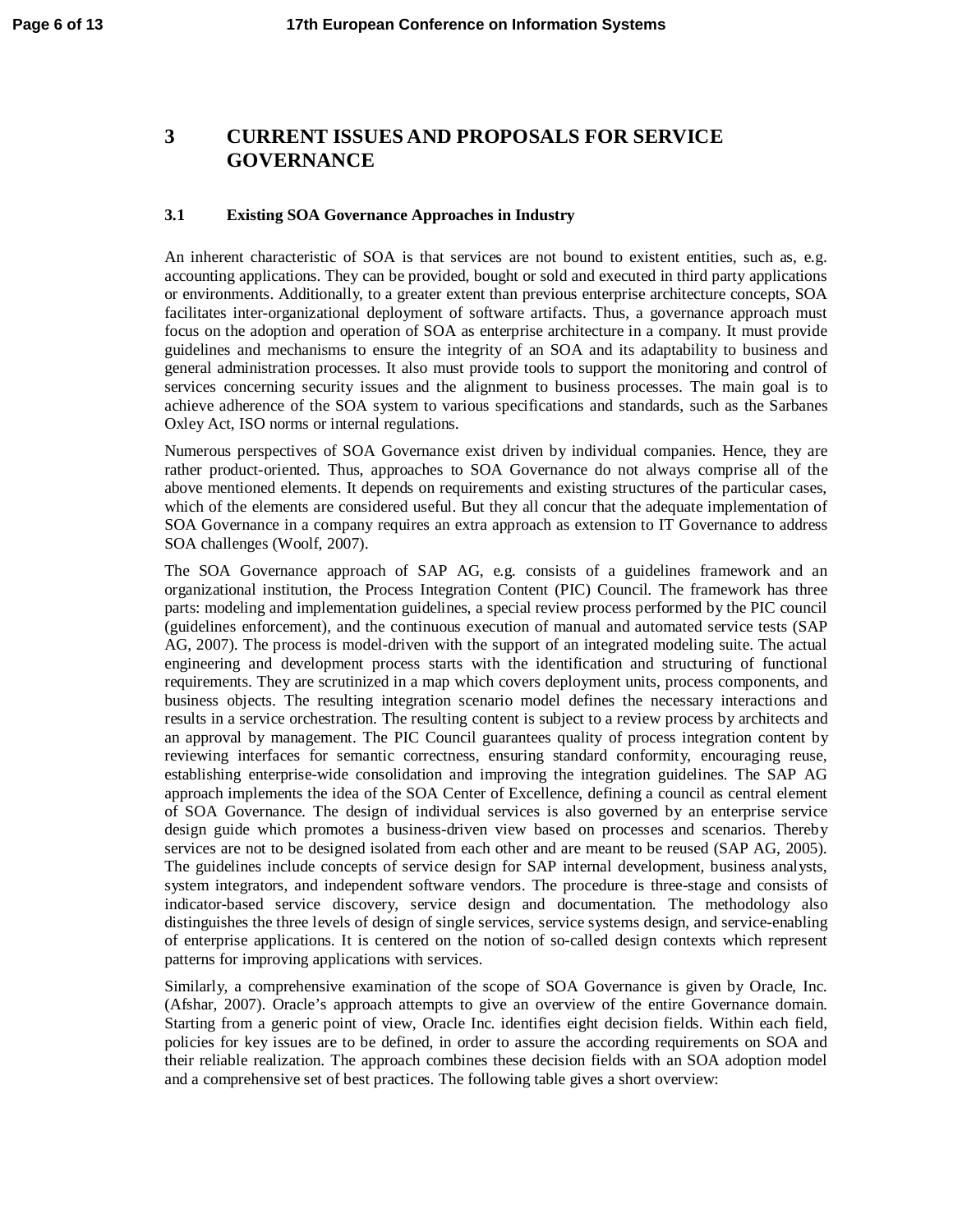| <b>Decision Field</b>     | <b>Key Aspect</b>                                                                 |
|---------------------------|-----------------------------------------------------------------------------------|
| Architecture              | Standards, architectural assessment mechanisms, reference architectures,          |
|                           | application guidelines                                                            |
| Data                      | Data ownership, data service architecture, formats and standards, formalizing of  |
|                           | the description of data requirements in SLAs                                      |
| Finance                   | Funding of business and technical services, of the hardware and software          |
|                           | infrastructure, backbones and assignment to accounts                              |
| Operations                | Enforcement of policies and rewards/ penalties, capacity planning, operational    |
|                           | model for cross-department deployment                                             |
| People                    | Incentives for employees, organizational structure, roles and responsibilities,   |
|                           | SOA training                                                                      |
| Portfolios                | Project, service, and legacy portfolios for strategic planning of SOA and support |
|                           | for project management                                                            |
| Project Execution         | Project selection and adaptation, competence alignment, formalizing the life      |
|                           | cycle process control of business processes and policies                          |
| Technology Infrastructure | Strategic SOA platform, governance platform, migration of legacy systems,         |
|                           | design and implementation of infrastructure services                              |

*Table 1. Key Aspects of SOA Governance Decision Fields*

Apart from these approaches, many other companies propose proprietary models. We give an overview of the variety of the field in the following:

Brauer and Kline (2005) at HP define different components supporting the implementation and management of SOA. They provide a holistic controlling framework, emphasizing the integration of people (organization), processes, and technology.

Bieberstein et al. (2005a) of IBM propose an SOA Governance Model. They identify six governance processes and three steps for launching the SOA Governance Model. The SOA strategy and SOA objectives should be defined in a way that both business and IT units have a clear understanding of them. According to them, policies, defined by governance positions, form the basis for any decision. Their model is completed by a set of best practices. Bieberstein et al. (2005b) also describe an approach to guide an SOA successfully, emphasizing transformation of organizational structures and behavioral practices. They propose the Human Services Bus (HSB) as a new organizational institution, streamlining cross-department processes, thus optimally exploiting the SOA approach.

webMethods' (2006) SOA Governance approach consists of two parts: Architecture Governance and Service Life Cycle Governance, the latter is divided into design-time, run-time, and change-time governance. Architecture Governance comprises issues such as corporate technology standards, the definition of an SOA topology and determination of an SOA platform strategy. Service Life Cycle Governance focuses on the regulation of design etc. of services through according policies and enforcement mechanisms.

The approach by Software AG (2005) identifies maturity and governance levels. Besides this 6-levelmaturity model they define an SOA service life cycle, incorporating services, related artifacts, and roles. They provide a 5-step SOA adaptation plan as well as a set of best practices.

Bea Systems, Inc. (2006) clearly emphasizes the importance of the service life cycle as the most critical requirement of a successful holistic SOA Governance approach. Central policy definition and enforcement, regulating the design, building, provisioning, and operation of services, affect the whole SOA referring to quality assurance, monitoring, and SLA management. The primary goals are reduced development costs and faster time-to-service. With the acquisition of Bea Systems, Inc. by Oracle, Inc. it is reasonable to assume that their approaches will merge.

This list of governance model proposals shows the diversity of approaches to SOA Governance. However, most of them show congruencies which can be generalized. For governance within the Internet of Services, an approach is needed that lies between the requirements of an SOA and the more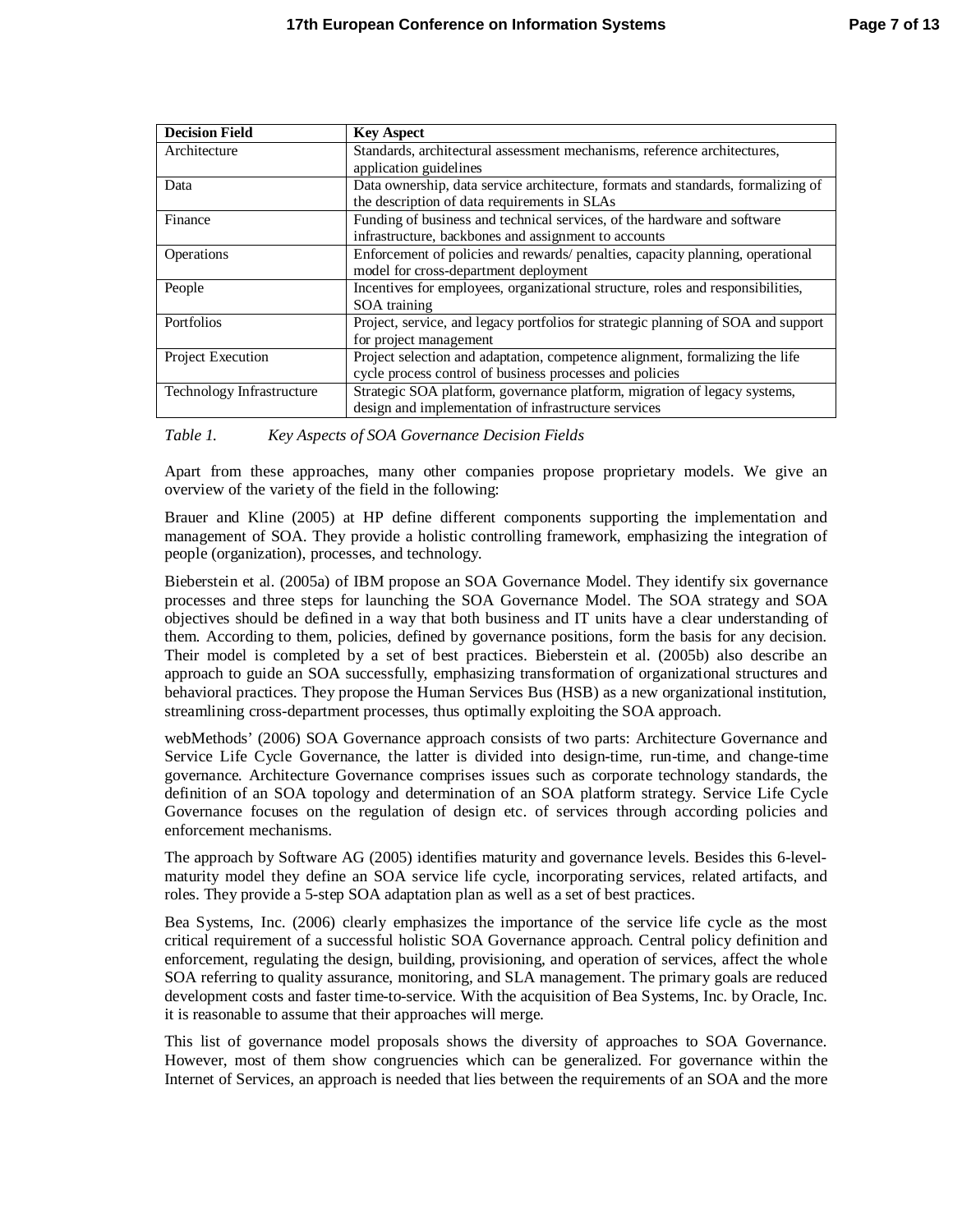general governance of IT. Thus, Service Governance, as we understand it, is a form of IT Governance and is mainly driven by the Corporate Governance of the host. It subsumes several points from the current best practices of SOA Governance, e.g. comprises it considers cross-company issues of multiple parties. Also, SOA as enterprise architecture is addressed. However, in addition Service Governance comprises the consideration of cross-company legal aspects exceeding those of current SOA Governance approaches, i.e. contract management over country borders, country-specific laws for data transmission and protection, and laws concerning the fulfillment of online contracts. Being a cross-company approach the framework needs to consider the interests of all stakeholders of the platform. Both the interests of the host and customers have to be included. Preconditions to be fulfilled by suppliers also have to be formulated, and vice versa. In contrast, SOA and IT Governance approaches normally focus on the operation within a single organization, considering a single stakeholder.

#### **3.2 Building Blocks of a Common Service Governance Framework: Service Life Cycle**

As a balanced starting point, the IT Governance frameworks of CObIT and ITIL v3 can be used. This is not only because they provide insights from relatively unbiased organizations rather than individual enterprises, but because they are at both ends of the governance spectrum: strategic governance and IT management. CObIT focuses on strategically important tasks (i.e. main processes) and ITIL focuses on management tasks (i.e. support processes), which are often subject to outsourcing and, thus, the ideal blueprint for managed third-party processes (IT Governance Institute, 2007, Office of Governance Commerce, 2007). Figure 1 depicts existing processes which have been taken over as-is or in an abridged form to focus on the specific needs of a Service Governance Framework. Most of the time however, the governance processes need to be extended to cater for the specific needs in an Internet of Services.



*Figure 1. Service Governance Framework for the Internet of Services based on ITIL and CObIT.*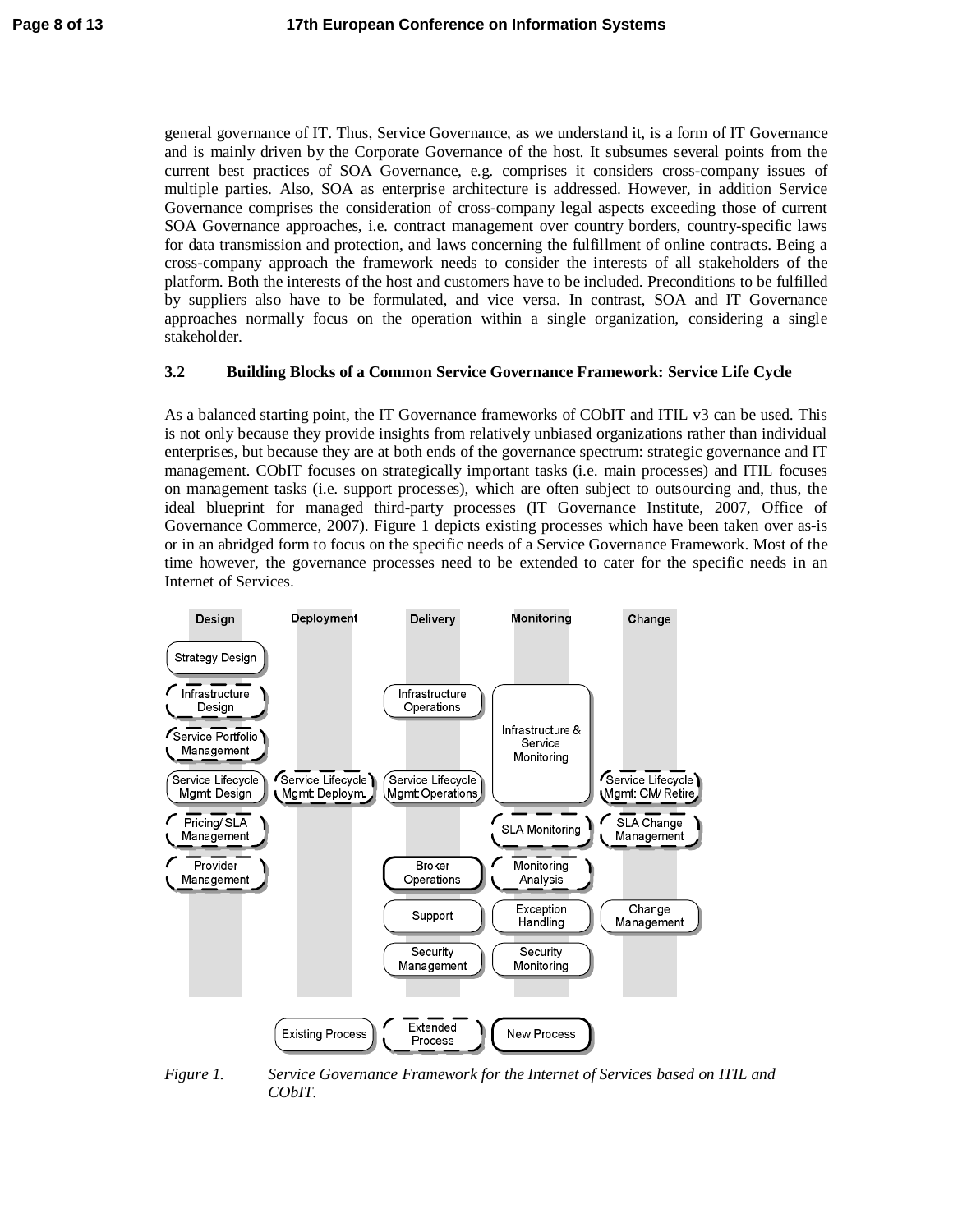All relevant governance processes from these frameworks can be grouped in a life cycle consisting of five phases: design, deployment, delivery, monitoring, and change (Janiesch et al., 2008b). In each of these phases, several processes constitute the Service Governance Framework. The design phase contains all sorts of strategic aspects of the use or operating of such a platform and traded services. Identifying requirements, development of services, as well as the selection of third-party services are components of the deployment phase. The delivery phase comprises all aspects of service and infrastructure operations. It is closely coupled with the monitoring phase as they are executed concurrently. The monitor phase contains all aspects of service and infrastructure monitoring. The change phase includes all processes and tasks needed to adjust and change the infrastructure and services traded.

Functionality within the Internet of Services is centered on the central service broker component. It cannot be found in current general IT Governance frameworks or in SOA Governance frameworks. Thus, this process is new. There is a need for future refinements of the framework as this first version is intended to show the scope of the Service Governance. While this scope will also be refined, the main focus for detailed development needs focus on the process of broker operations. This is of particular importance if – as mentioned above – services are not only brokered like tradable goods but also moderated in a value-added manner similar to product-service bundles (Schroeder, 2008).

#### **3.3 Building Blocks of a Common Service Governance Framework: Management Processes**

Services in an SOA are tightly linked to business processes. These are controlled, monitored, and improved by management and its processes. Generally, a management process is the process of planning and controlling the performance or execution of any type of activity, e.g. projects as well as business processes or workflows. It is a tool for managers to control existing business processes actively – sometimes also referred to as factual leadership. It can relate to the top management of an organization as well as to project management and risk management.

Commonly, the management process can consist of the following phases, mostly described as a circle (Burghardt, 2000) as depicted in the following Figure.



*Figure 2. Management and Business Processes.*

The objective phase describes a desirable realistic state, defining the aim to be achieved. The planning phase identifies possible ways to achieve the goal. The realization phase triggers, e.g. organization, human resources management etc. During the control phase the degree of target achievement is measured. During each phase, communication and exchange of information between the involved parties is crucial. During the planning and realization phase the subordinate business processes are designed and implemented. During the control phase they are monitored and assessed and the need for change management is evaluated. This can lead to starting over again with the objective phase.

Concerning IT management, there are a number of frameworks that support process management, as e.g. CObIT or ITIL. CObIT provides supporting mechanisms on leadership or governance level, while ITIL targets management of software production in general, i.e. on business process level (Kamleiter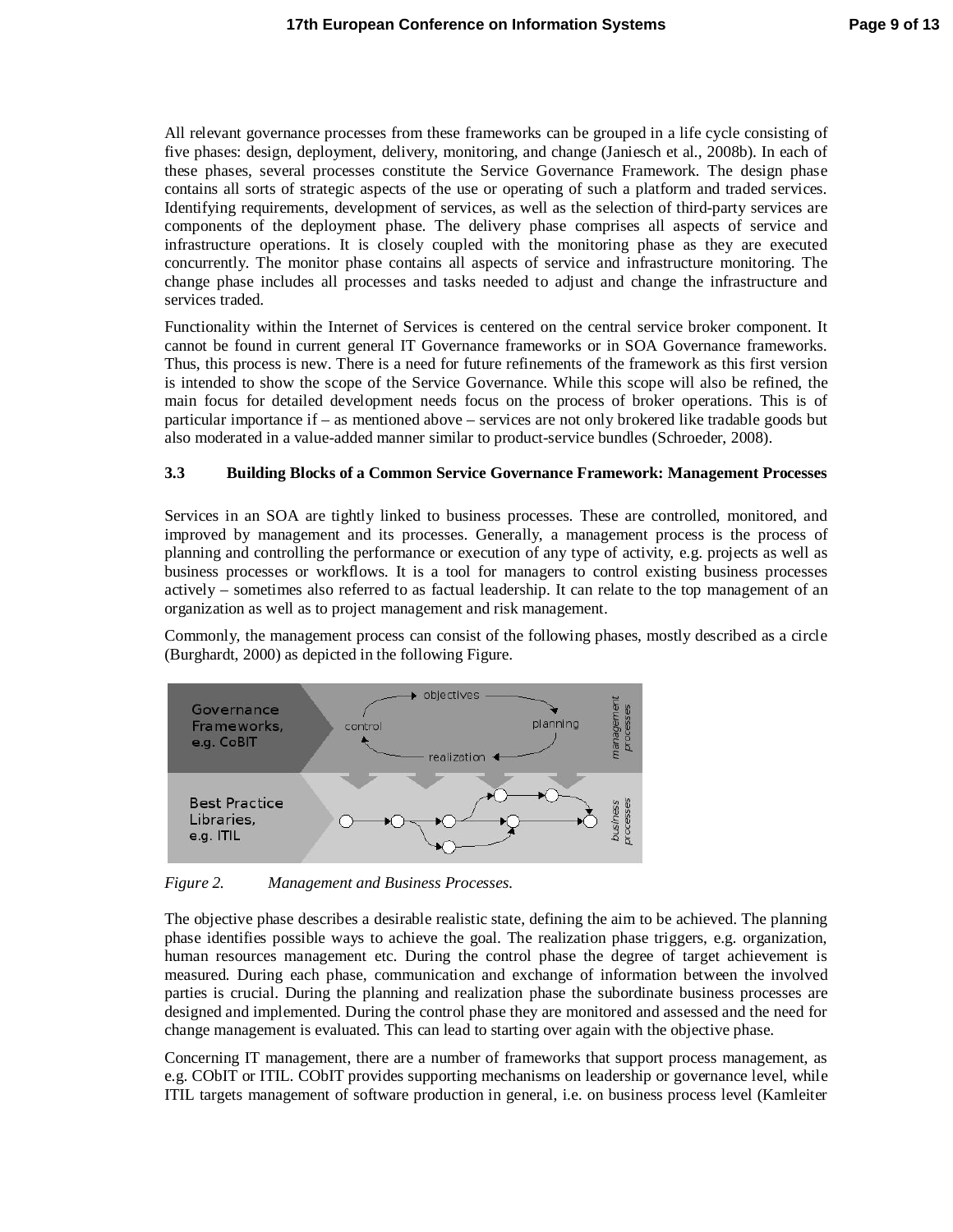& Langer, 2006). In case of SOA, a governance framework is of particular importance, as in an SOA the link between IT and business processes is closer than in previous enterprise architecture approaches.

### **3.4 Building Blocks of a Common Service Governance Framework: Roles**

Weill and Ross (2004) stress the human involvement in IT Governance in their definition of IT Governance as they suggest to specify "the decision rights and accountability framework to encourage desirable behavior in the use of IT". Consequently, as a further step starting from the guidelines for organization forms and responsibilities, a more concrete shaping of the necessary roles is given in this section.

In the Internet of Services, several main stakeholder roles have been identified: service provider, service brokers or platform hosts, and service consumers (Barros & Dumas, 2006). The following Figure gives an overview of the stakeholder roles. While the service consumer and the service provider are actual persons taking the specific stakeholder role, the service broker is a virtual entity, e.g. a marketplace, a piece of software. Nonetheless it is operated by actual persons who act as a platform host.



*Figure 2. General Role in the Internet of Services.*

The service provider stakeholder supports agencies that hold governance and operational responsibility for a service, including organizational structures and other business aspects, as well as systems and other implementation artifacts. The service provider represents the role of a development party, producing and publishing services ready for execution. Largely, they are the service owners, responsible for the service implementation as well as maintenance.

The service consumer finds services via the service broker and requests and invokes them. He is the customer in the market transaction. For aggregated services, providers can act as consumers to create value-added services.

The main role of a service broker is to provide service location and description information contained in a service registry. So far the broker role is mainly associated with maintaining registries. As the central information database, its actuality is crucial to the success of the whole SOA system. However, intermediaries can play additional roles, e.g. mutually providing themselves brokering services, load balancing functionalities or negotiation support services (Erl, 2005). With an increasing number of services, registries become more and more important. They serve as a central location for tracking and managing services. The reusability of services depends on registries as these provide a way to share services across organizational borders. As a moderating entity the scope of the host is extended since it also has to attend to run-time and change-time issues such as services, which is updated while being in use. They must not be interrupted during execution.

Gu and Lago (2007) also give an overview of typical service life cycle models, including roles and responsibilities, developed mainly by software companies. Bieberstein et al. (2005a) defines various organizational SOA specific roles which are needed within one or more of the stakeholder roles.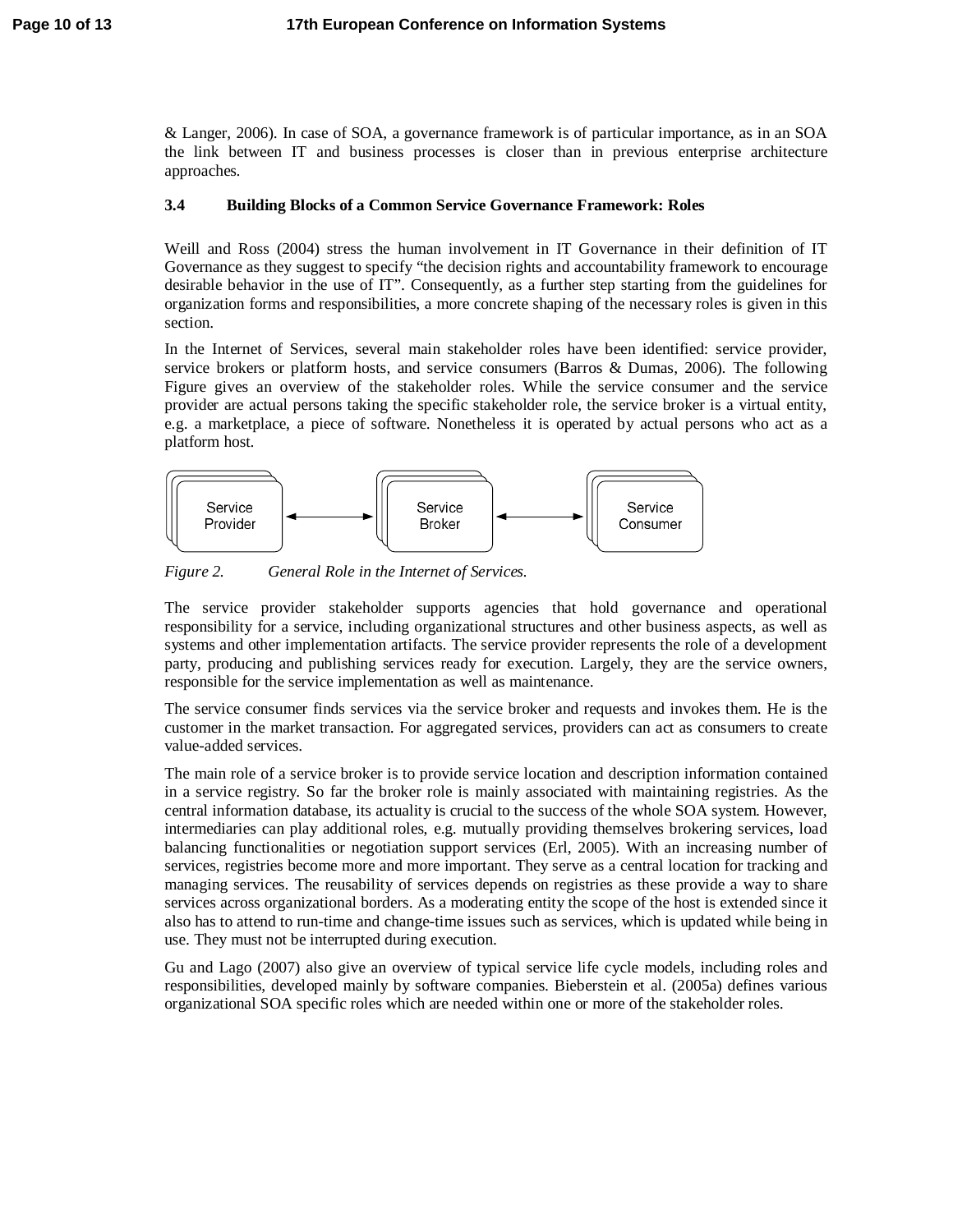# **4 CHALLENGES OF A GOVERNANCE APPROACH FOR A SERVICE MARKETPLACE PLATFORM**

The scope of this paper has been the examination of Service Governance starting from two perspectives – SOA and IT Governance. For IT Governance, there are existing frameworks that provide structures, action scope, guidelines, and best practices. As this research concluded, the basic structure of IT Governance frameworks is applicable to SOA. However, they lack functionality or applicability concerning SOA-specific challenges, i.e. cross-company service deployment. Hence, unchanged, these frameworks are not fully suitable. SOA Governance requires at least an enhancement. In fact, approaches that focus on mere SOA Governance, lacking framework scope, already exist. An overview has been presented above. Most of them represent generic approaches and are hence applicable for adoption.

The organizational aspect, often identified as one major decision field of SOA Governance, is an important issue. We investigated in detail the service life cycle, roles and responsibilities, and management processes. Common SOA-specific organizational as well as stakeholder roles were presented. Our focus on a specific form of Governance for Services in the open Internet of Services is future facing. Papazoglou and Georgakopoulos (2003) elaborate on service marketplaces as an (in areas) existing occurrence of SOA and Janiesch et al. (2008c) present an infrastructure and web-based business model for a generic service marketplace. They argue that services will have the largest share in the future business value networks. Thus, services have to be transformed into tradable goods; service marketplaces are considered to be an adequate vehicle to do so.

This entails new challenges such as monitoring and billing techniques and cross-company legal issues which require an improved form of service (marketplace) governance. It shows that the particularities of a moderated SOA cannot easily be addressed and managed by a common IT or SOA Governance approach.

We developed an outline of a governance framework which can be used for a service marketplace incorporating the above described role concepts. While investigating existing frameworks for IT Governance, we learned that an SOA introduces challenges for traditional governance frameworks. In fact, in the case of an SOA marketplace approach, it is to assume that the regulatory demands exceed existing structures in governance frameworks. This *Service Marketplace Governance* is a form of IT Governance and is mainly driven by the agenda of the marketplace host or service broker/ moderator. It is also an extension of SOA Governance and considers the conformance and regulatory needs of a service marketplace host. In four main points, it can be distinguished from the common SOA Governance approach:

It comprises a form of SOA Governance including an according policy framework. (It is considered a *super class* of the common SOA governance approach.)

It pays special attention to cross-company legal aspects, e.g. data protection/ security. Additionally, the term *Service (Marketplace) Governance* comprises the consideration of contract management over country borders, country-specific laws for data transmission and protection, and laws concerning the fulfillment of online contracts (such as the Fernabsatzgesetz (Distance Selling Act) in Germany).

It covers different service monitoring aspects. Technically, there are a variety of possibilities to realize service or SLA monitoring: decentralized, centralized, or hybrid monitoring, However, centralized monitoring is considered inappropriate due to the large number of service providers and executors and the very large number of services being offered on the platform. Hence, a decentralized monitoring approach might be the better solution. This, however, comes with additional requirements for a Service Governance Framework.

It includes the interests of multiple parties, i.e. stakeholders. Operating a service marketplace platform involves much more stakeholders than common SOA approaches. SOA platforms incorporate at most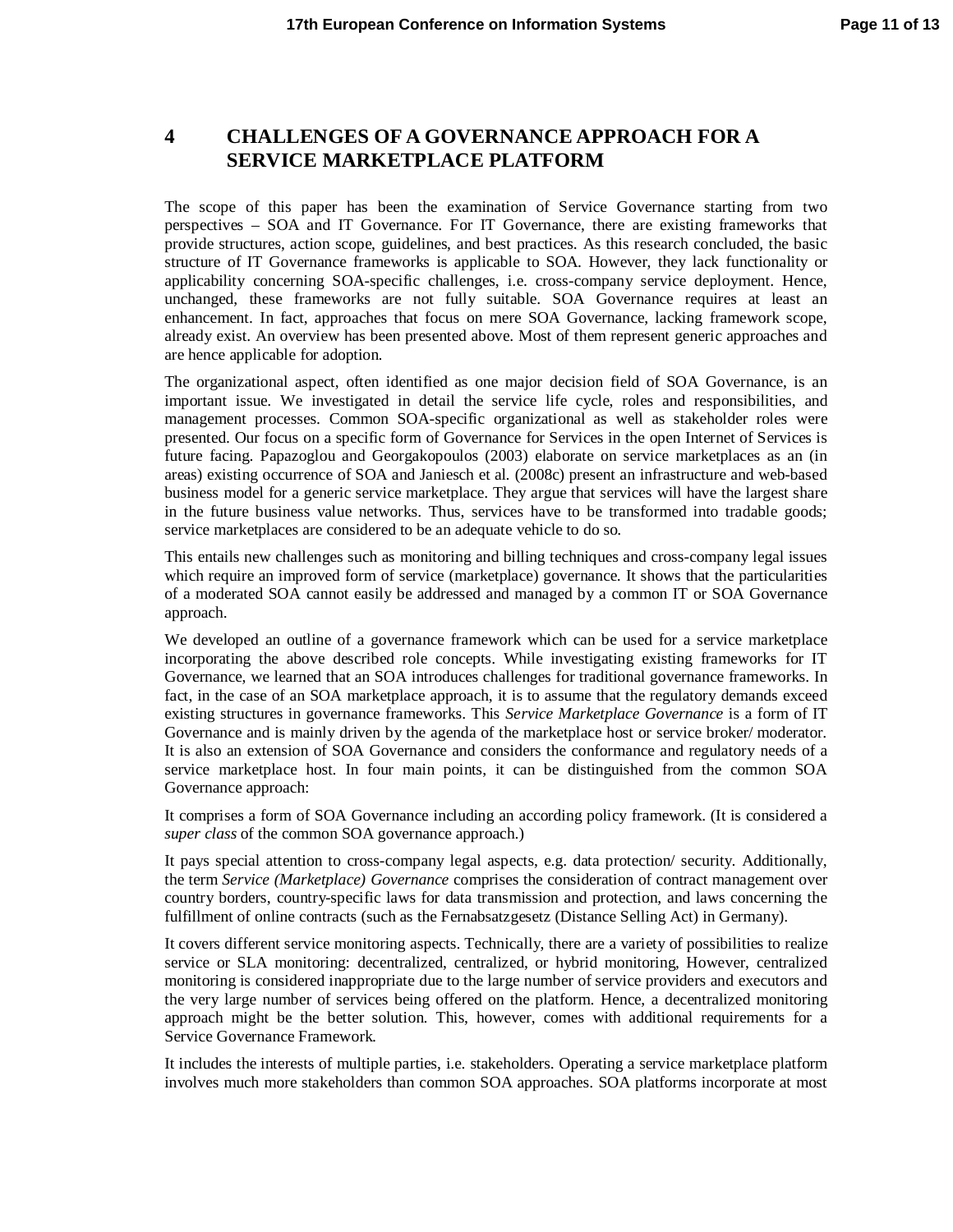two parties: the platform host (which is the service provider, broker, moderator, and developer) and the service consumer. Being a cross-company approach this framework considers the interests of all stakeholders of the marketplace platform: Consumers, platform hosts or service brokers, and service providers. Both the interests of the platform host (broker/ moderator) and service consumer are included. Preconditions to be fulfilled by the service provider are also formulated, and vice versa: A marketplace governance approach defines policies with respect to service consumers regarding the interests of platform hosts and service providers. In contrast, SOA and IT Governance approaches normally focus on the operation within a single organization, considering a single stakeholder.

One way to address these challenges is to make extended use of certification of platform conform behavior of service providers, executors, etc. A generally accepted way for service providers to show their competence and compliance with certain standards is the certification of the service provider and its organization, e.g. based on the well established ISO 9001 audit and certification for quality management purposes.

The above assumes a governance approach for one (centralized) marketplace platform which acts as a broker (or moderator) for service providers. This governance approach does not yet cover governance of multi-broker architectures which have different brokers communicating and trading obeying certain rules. In fact, however, it addresses complex requirements for controlling and directing an SOA service marketplace and all of its services and stakeholders, common existing IT Governance frameworks fail to cover.

### Acknowledgement

The project was funded by means of the German Federal Ministry of Economy and Technology under the promotional reference "01MQ07012". The authors take the responsibility for the contents.

#### References

- Afshar, M. (2007). SOA Governance: Framework and Best Practices. An Oracle White Paper. Downloaded from <http://www.oracle.com/technologies/soa/docs/oracle-soa-governance-best-practices.pdf>on 2009- 03-16.
- Barros, A. and Dumas, M. (2006). The Rise of Web Service Ecosystems. IT Professional, 8 (5), pp. 31-37.
- Bea Systems, Inc. (2006). Service Lifecycle Governance: Timely Policies and Enforcement Help Companies Reap the Full Benefits of SOA. BEA White Paper. Downloaded from [http://www.itworld](http://www.itworld/) canada.com/Admin/Pages/Assets/DisplayAsset.aspx?id=e0a24263-a10a-4887-8d45-582261587176 on 2009-03-16.
- Bieberstein, N., Bose, S., Fiammante, M., Jones, K. and Shah, R. (2005a). Service-oriented Architecture (SOA) Compass: Business Value, Planning, and Enterprise Roadmap. IBM Press, Upper Saddle River, NJ.
- Bieberstein, N., Bose, S., Walker, L. and Lynch, A. (2005b). Impact of Service-oriented Architecture on Enterprise Systems, Organizational Structures, and Individuals. IBM Systems Journal, 44 (4), pp. 691- 708.
- Brauer, B. and Kline, S. (2005). SOA Governance: A Key Ingredient of the Adaptive Enterprise. HP Whitepaper. Downloaded from <http://www.managementsoftware.hp.com/products/soa/swp/> soa\_swp\_governance.pdf on 2009-03-16.

Burghardt, M. (2000). Projektmanagement. 5th Edition. Publicis Corporate Publishing, Erlangen.

- Channabasavaiah, K., Holley, K. and Tuggle, E. (2003). Migrating to a Service-oriented Architecture, Part 1. Downloaded from <http://www-128.ibm.com/developerworks/library/ws-migratesoa/> on 2009-04-01.
- Erl, T. (2005). Service-oriented Architecture: Concepts, Technology, and Design. Prentice Hall, Englewood Cliffs, NJ.
- Fabini, M. (2007). Governance für komplexe SOA-Unternehmungen: Eine Vision für das Schweizer Gesundheitswesen. In SOA-Expertenwissen: Methoden, Konzepte und Praxis serviceorientierter Architekturen (Starke, G. and Tilkov, S. Eds.), pp. 309-323, dpunkt, Heidelberg.